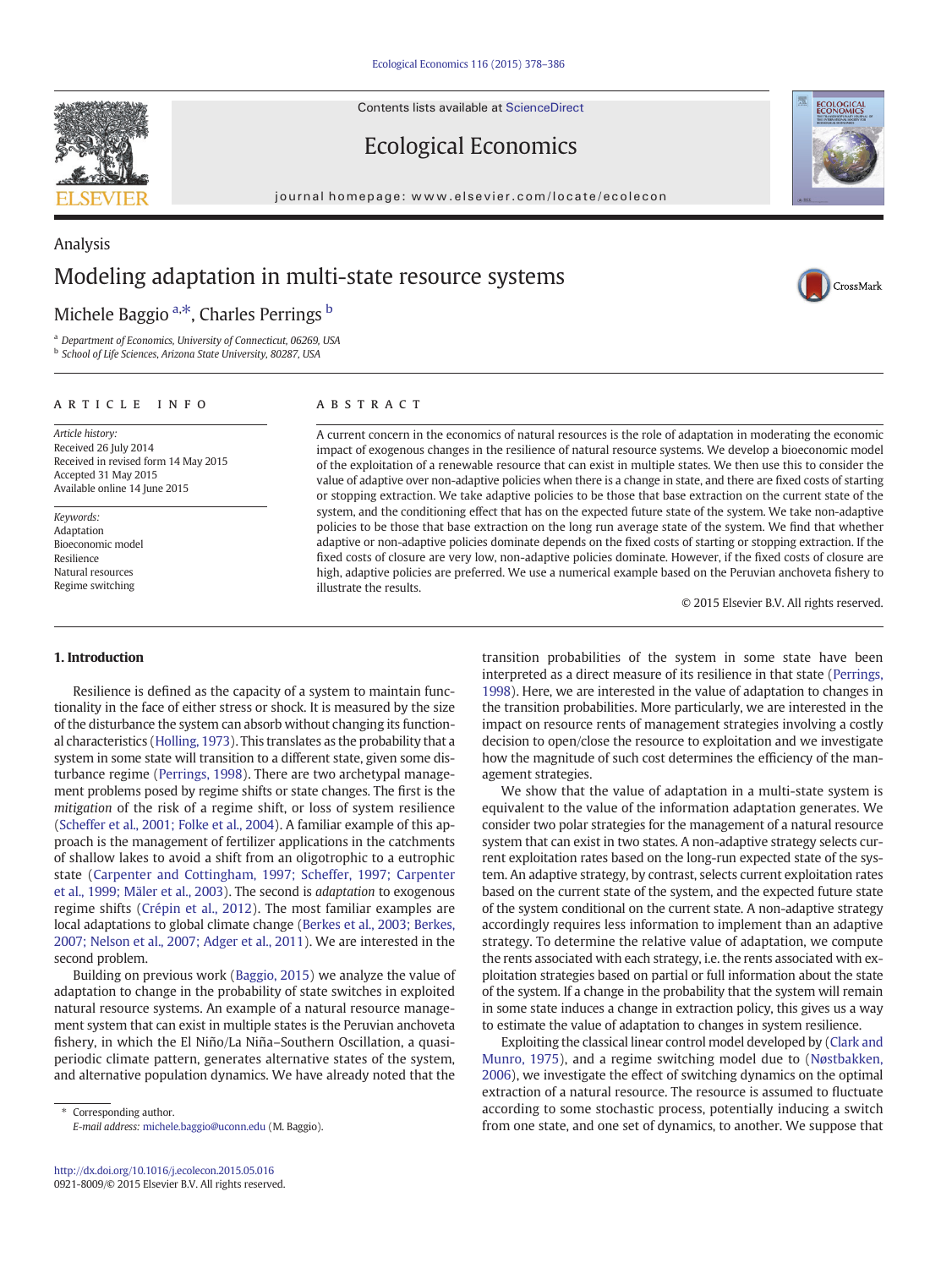<span id="page-1-0"></span>a change in the abundance of a harvested species beyond some threshold induces the closure of the resource, and that the opening/closing of the resource incurs a fixed cost. This implies the existence of two critical values, or thresholds, that trigger the opening or closing of the resource. Our model can be interpreted as an extension of [Nøstbakken \(2006\)](#page-8-0) to the case of the exploitation of a natural resource with regime-switching dynamics. The formal difference between adaptive and non-adaptive policies lies in the information used to project open and closed states. In the non-adaptive case it is the equations of motion of the resource stock averaged over all states. In the adaptive case it is the equations of motion of the stock in each state, along with the probability that the system will persist in each state.

We analyze the switching process and the population dynamics in each state using a Markov switching model with constant transition probabilities. Since we are concerned with the case where transition probabilities are exogenous to the decision process—we suppose that changes in environmental conditions can alter the probability of transition between states, but that changes in extraction policies cannot. For this case we estimate the value of adaptation to changes in the transition probabilities between states. We show (a) that changes in the probability that the system will persist in one or other state has a significant impact on resource rents under both strategies, (b) that the value of adaptation is highly sensitive to the fixed cost of closures, and (c) that policies addressing the fixed costs of closures accordingly offer potential benefits in terms of the gains to adaptation.

The paper is organized in six sections. Section 2 describes a continuous time model of the optimal management of a natural resource with switching behavior under adaptive and non-adaptive strategies. A discrete-time numerical example, based on the Peruvian anchoveta fishery, illustrates the approach in [Section 3](#page-2-0). [Section 4](#page-4-0) then reports the implications for the value of adaptation. [Section 5](#page-6-0) offers a discussion of the implications of this for policy, and a final section offers our concluding remarks.

#### 2. A Model With Switching Behavior

We model the dynamics of a natural resource, denoted  $x(t)$ , in which the critical parameters vary between states of nature, denoted s. The stock is assumed to grow according to a logistic function

$$
\frac{d\mathbf{x}(t)}{dt} = [r_s \mathbf{x}(t)(1 - \mathbf{x}(t)/K_s) - \mathbf{y}(t)] + \sigma_s \mathbf{x}(t) dW(t)
$$
\n(1)

where  $y(t)$  denotes instantaneous harvest, and the parameters  $r<sub>s</sub>$  (the intrinsic growth rate of the resource) and  $K_s$  (the carrying capacity of the environment) take different values in different states of nature. The volatility of the stock dynamics,  $\sigma_s x(t)$ , is likewise different in different states of nature, and dW is a white noise Wiener process characterizing the environmental shocks to the system.

We assume that the state of nature, s, is observable and that the probabilities of transitioning between states follows a Poisson law such that {s} is a Markov chain alternating between two states, i.e.,  $s = 1$ , 2 [\(Perrings, 1998; Guo et al., 2005\)](#page-8-0). If  $\lambda_{ss} dt$  denotes the probability of remaining in state s in the interval time dt, a complete representation of the transition between states is given by the probability matrix

$$
\Lambda = \begin{bmatrix} \lambda_{1,1}dt & 1 - \lambda_{1,1}dt \\ 1 - \lambda_{2,2}dt & \lambda_{2,2}dt \end{bmatrix}.
$$
 (2)

The time spent in each state is a continuous-time stochastic process with the Markov property that future evolution of the system depends only on the current state. The transition probability matrix is assumed to be irreducible, implying that there are no absorbing states. That is,  $0 < \lambda_{s,s}dt < 1$ , and  $\lambda_{s,s'} = 1 - \lambda_{s,s}$  implying that there is some probability of a change from one state to another in the interval of time dt. The probabilities are assumed to be exogenous and thus cannot be influenced by the extraction policy. However, we do allow one state to be encountered more frequently than the other if  $\lambda_{ss'} = \lambda_{s',s}$  implies that the system is more persistent in state s' than it is in state s.

We suppose that the resource is owned/operated by a single entity, which selects an extraction policy to maximize the expected present value of the future stream of rents subject to the dynamics of the resource (1) and (2) in each of two possible states of nature. While this is only one of many institutional arrangements governing the extraction of natural resources, we wish to abstract from the complexities posed by institutional conditions involving common or communal property rights, open access, regulated or partially regulated access and so on. Following [Nøstbakken \(2006\)](#page-8-0) we assume that starting or stopping harvest incurs a fixed cost a This implies that the decision problem is of the form:

$$
V(x(t), s) = \max_{y(t)} E\left\{ \int_0^{\infty} e^{-\delta t} ([p - c(x(t))] y(t) - a(t)) dt \right\}
$$
 (3)

in which  $p - c(x(t))$  is the unit price of the harvested resource net of the cost of extraction, a function of the size of the stock, and  $a(t)$  is the fixed cost of decisions to close or open the resource at time t. Since the associated Hamiltonian function is linear in the control we expect the optimal harvest trajectory to follow a most rapid approach path. If the stock size is below the optimal level, harvest will be zero,  $y(t) = 0$ . If it is above the optimal level, harvest will be at full capacity,  $y(t) =$  $y_{\text{max}}$ . In the absence of fixed costs this strategy would converge on the singular solution as quickly as possible. If there fixed costs, however, if it is optimal to change the harvest rate in any way at any point along the trajectory, it will be optimal to switch between zero and  $y_{\text{max}}$ [\(Nøstbakken, 2006\)](#page-8-0).<sup>1</sup> The optimal harvest will be pulsed, incurring fixed costs whenever harvest either begins or ends:  $a(t) = 0$  ifdy/  $dt = 0$ ,  $a(t) = a$  if  $dy/dt \neq 0$ .

We expect changes in harvest rates to be triggered by changes in stock size. That is,

$$
y(t) = \begin{cases} 0 & \text{only if } x \text{ (}t) \leq x_{s,\text{close}}^* \\ y \text{ max} & \text{only if } x \text{ (}t) \leq x_{s,\text{open}}^* \end{cases} \tag{4}
$$

where  $x_{s,close}$ ,  $x_{s,open}^*$  is the minimum/maximum stock size in state s that induces the opening/closure of the resource. Note, however, that the speed with which the resource manager actually adjusts to a change in state depends on the fixed cost of opening or closing the resource. Extraction will be delayed even if warranted by a change of state if the net benefits of extraction are less than the fixed costs of opening the resource. Similarly, extraction may persist even if a change of state means that the current stock level is lower than the optimal stock level, if the fixed costs of closing the resource are too high. This is a similar problem to the entry–exit decisions of a firm under uncertainty [\(Dixit and Pindyck, 1994](#page-8-0)).

#### 2.1. Non-adaptive and Adaptive Management

In what follows we consider two management strategies: adaptive and non-adaptive. The difference between the two strategies lies in the information that is used to make decisions, and the way that information is updated. Non-adaptive management makes use of less information about the dynamics of the resource, and does not update information. Adaptive management makes use of more information on the resource dynamics, and does update that information.

We take the non-adaptive problem to be the maximization of the discounted stream of future net benefits subject to the long-run average dynamics of the resource, that is, the biological parameters r, K, and  $\sigma$ 

 $1$  The presence of fixed costs leads to nonconvexity of the cost function, which is what favors pulsed extraction over constant extraction [\(Clark, 2010](#page-7-0)).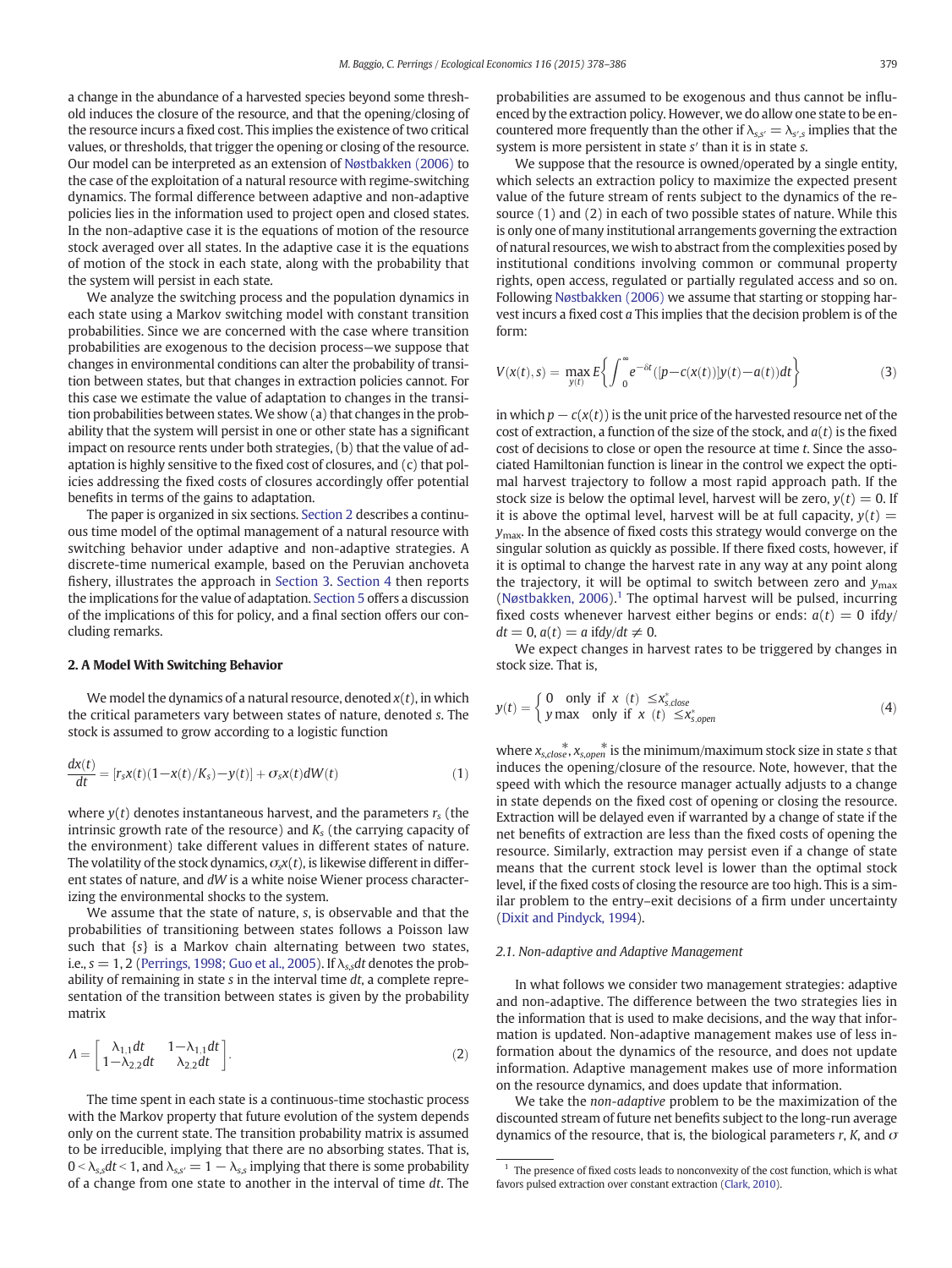DF.

<span id="page-2-0"></span>are single valued. We assume that a cost is incurred every time that the resource is open or closed equal to a. We also assume that the cost of extraction takes the form  $c(x(t)) = c/x(t)$ , implying that extraction costs are decreasing in the size of the stock The Hamilton–Jacobi–Bellman (HJB) equation in the non-adaptive case is

$$
\delta V(x(t)) = \max_{y(t)} \left\{ \frac{(p - c/x(t))y(t) - a(t) +}{[rx(t)(1 - x(t)/k) - y(t)]V_x + \frac{1}{2}\sigma^2 x(t)V_{xx}} \right\}
$$
(5)

where the value function, V, depends on the size of the stock and whether or not the resource is open or closed. Because of the presence of fixed costs, this optimization problem yields an extraction strategy characterized by two thresholds that trigger 1) the opening and 2) closing of the resource. At each moment in time, the resource manager compares the stock level to the thresholds and determines whether it is optimal to open or close the resource. The two thresholds are independent of the current state of the system. The resource is thus managed as if there were no switching dynamics. This policy corresponds to the management of a natural resource with stochastic dynamics but a single state as described (e.g.) in [Brekke and Øksendal \(1994\)](#page-7-0) and [Nøstbakken](#page-8-0)  $(2006)^2$  $(2006)^2$ 

In the adaptive case, by contrast, the resource manager takes account of potential changes of state, and determines the optimal closure policy accordingly (maximizing (3) subject to the stock dynamics (1) and (2)). That is, after observing the current state of the resource, the resource manager chooses whether to maintain or to change the status of the resource. The combination of the two states of nature  $(s = 1, 2)$  and the two management options (open/closed) gives four potential cases: ({1, closed}, {1, open}, {2, closed}, {2, open}). The HJB equation has the form

$$
\delta V(x(t), s) = \max_{y(t)} \left\{ \begin{aligned} & (p - c/x(t))y(t) - a(t) + \\ & [r_s x(t)(1 - x(t)/K_s) - y(t)]V_x + \frac{1}{2}\sigma_s^2 x(t)V_{xx} + \\ & \lambda_{s,s'}[V(x(t), s') - V(x(t), s)] \end{aligned} \right\}.
$$
 (6)

The solution of the HJB equation accordingly depends on the stock values that trigger the opening or closing of the resource in each of the two states of nature. It generates a pair of threshold values of  $x$ , one that triggers the closing and the other that triggers the opening of the resource, for each state of nature. These define the range of stock levels at which it is optimal to exploit the resource.

Notice that the non-adaptive (partial information) HJB equation is nested within the adaptive (full information) HJB equation. The term  $(p - c/x(t))y(t) - a(t)$  is the net benefit of current extraction, where  $p$  is the price of the resource,  $c/x(t)$  is the marginal cost of extraction, and  $a(t)$  is the fixed cost of opening or closing the resource.<sup>3</sup> This term is common to both problems. The remainder of the right-hand side is composed of the capital gain due to the growth of the stock, and the expected value of state shifts, i.e., the probability weighted change in resource value due to a change in state. This last term is unique to the adaptive problem, and is equal to the value of the resource after a switch minus the value of the resource before the switch,  $\lambda_{s,s'}[V(x(t),s') - V(x(t),s)].$ 

If stock dynamics are characterized by constant biological parameters, the last term drops out of Eq. (6) and it becomes the same as Eq. (5). Hence, for a single-state Eqs. (5) and (6) yield the same solution. If there are two states of nature the solution to (6) gives the optimal policy, which consists of two thresholds for each state of the resource dynamics. Specifically,  $x_{(s, close)}$  denotes the stock level that triggers the



つね

Fig. 1. Biomass (solid line) and harvest (dashed line) for the Peruvian anchoveta fishery, million of metric tons, over the observed time period.

opening of the resource, once it is crossed from above, and  $x_{(s,open)}$  denotes the stock level triggering the opening, once it is crossed from below. In state s, for  $x(t) \le x_{(s, close)}$  it is optimal to close the resource, while for  $x(t) \geq x_{(s,open)}$  it is optimal to open it. The extraction policy then determines the level of extraction in each state as a function of the costs and revenues of harvest in that state, the growth parameters of the exploited resource in each state of nature, the social discount rate, extraction capacity, and the probability that the system will transition from one state to another.

The resilience of the system in a particular state is (exogenously) given by the probability that it will transition to the alternative state. The marginal value of the resilience of the system in some state accordingly depends on the relative value of the resource in that state:

$$
\frac{dV(x,s)}{d\lambda_{s,s}} = \int_{\lambda_{s,s}^0}^{\lambda_{s,s}^1} V(x,s;\lambda_{s,s}) d\omega.
$$
 (7)

A decline in the resilience of the system in a low productivity state offers welfare gains because it increases the likelihood of transition to a high productivity state, and vice versa. The value of the resource in any state is, in turn, a function of the length of time it can profitably be exploited in that state. This depends on the productivity of the resource, and on the net benefits of extraction relative to the fixed costs of opening or closing. An adaptive strategy that responds rapidly to changes in the state of nature will dominate a non-adaptive strategy if and only if the gains it yields in terms of extra extraction exceed the costs incurred in more frequent resource openings/closures.

#### 3. Adaptive Management of a Multi-state Resource Systems: A Numerical Example

To show the factors that affect the returns to adaptive versus nonadaptive responses to changes in ecosystem resilience, we calibrated a discrete time version of the model described in Eqs.  $(1)-(7)$  $(1)-(7)$  on annual data from an archetypal multi-state resource system, the Peruvian anchoveta fishery. The Peruvian anchoveta—a short-lived species located along the coast of northern and central Peru  $(4^{\circ}S \text{ and } 14^{\circ}S)$  experiences large fluctuations in biomass due to the alternating of cold/warm phases corresponding to La Niña/El Niño climatic event [\(Lluch-Belda et al., 1989; Chavez et al., 2003](#page-8-0)). In each state of the system there are different stock-recruitment relationships, different growth rates, and different density dependence effects (see, for example, [Cahuin et al., 2009\)](#page-7-0). Since the 1960s catch has been limited by closures and quota, the total allowable catch being sharply reduced during El

 $2$  The model presented in [Nøstbakken \(2006\)](#page-8-0) also includes stochastic price. The price is non-stochastic in our model.

<sup>&</sup>lt;sup>3</sup> We assume that the production of the resource is not large enough to influence the market price. Hence, demand is assumed to be perfectly elastic at the market price.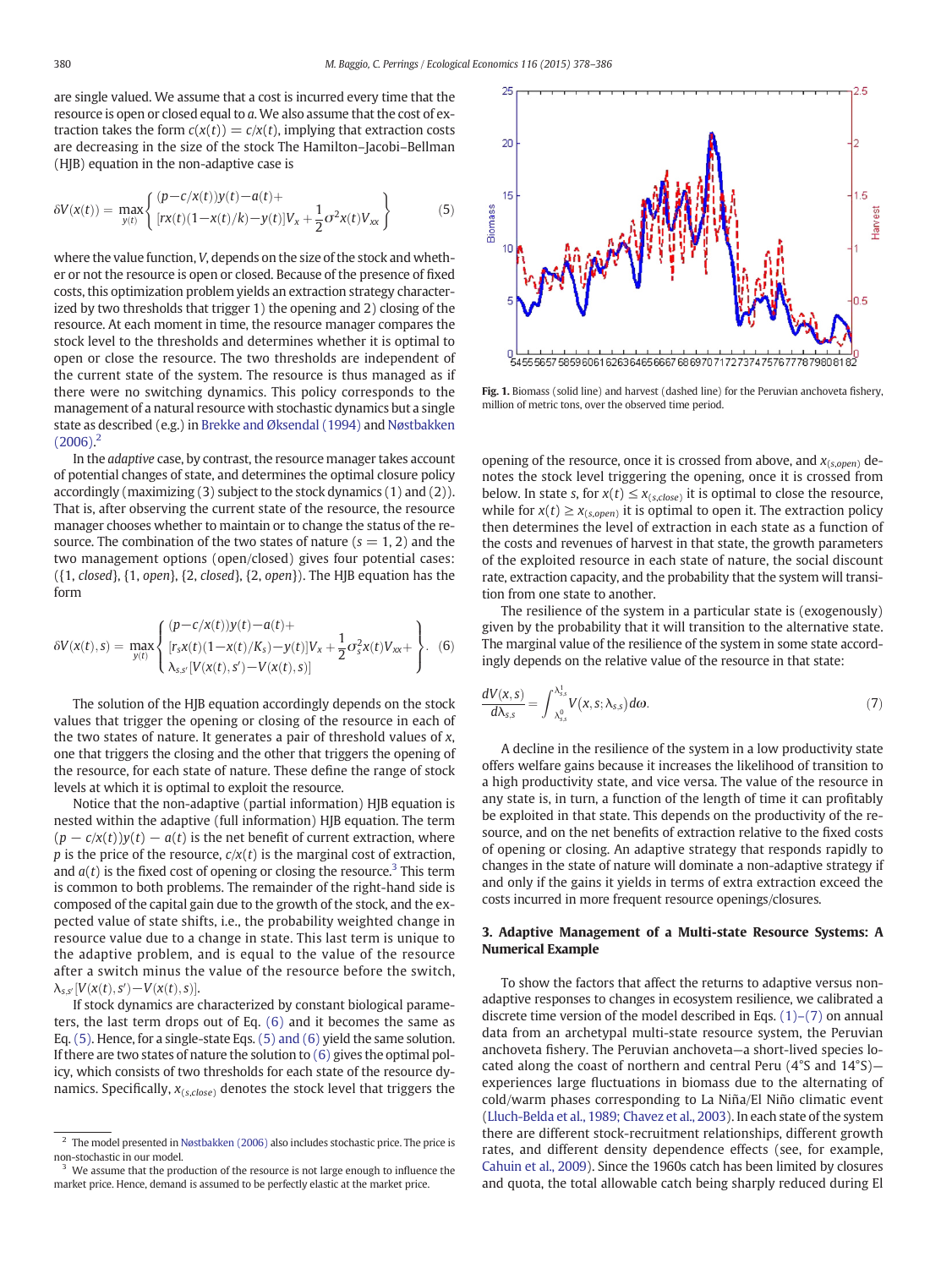Niño events [\(Clark, 1977\)](#page-7-0). $4$  This is an example of switching dynamics. While we do not attempt to replicate the institutional conditions of the fishery, we do seek to capture these features of the biophysical system.

To understand the effects of the persistence of the system in each state, we estimated the stock dynamics using data on monthly biomass obtained from virtual population analysis and catches for the period 1953–1982 (for details see [Pauly and Palomares, 1989](#page-8-0)).<sup>5</sup> A 5-month running average was used to smooth the data to reduce the effects of seasonality in biomass and catch. [Fig. 1](#page-2-0) presents the smoothed data for biomass and harvest in million of metric tons. Over the observed period, the average and standard deviation are 7.623 and 4.688 for the biomass, and 0.823 and 0.424 million of tons for the harvest. The regression equation for the switching population dynamic was specified as

$$
\frac{x_t - x_{t-1} + y_{t-1}}{x_{t-1}} = r_s + \frac{r_s}{K_s} x_{t-1} + \varepsilon_t
$$
\n(8)

where the dependent variable is the biomass rate of change, and the independent variables are the intrinsic and stock-adjusted growth rates of the resource in the current state. The error term ε is assumed normally distributed with zero mean and variance  $\sigma_{\hspace*{-.3mm}{\rm s}}^{\!2}$ . The parameters of the regression model depend on the realization of s, and hence on the transition probabilities between states. The probability that the system in a particular state s will remain in that state takes a logistic functional form

$$
\lambda_{s,s} = \frac{\exp(\alpha_s)}{1 + \exp(\alpha_s)}\tag{9}
$$

where  $\alpha_s$  is a constant expressing the baseline resilience in the state s, with  $s = 1$ , 2. The parameters  $\alpha_1$  and  $\alpha_2$  are estimated jointly with those of Eq. (8) for a total of eight parameters:  $r_1, r_2, \frac{r_1}{K_1}, \frac{r_2}{K_2}, \frac{r_1}{K_1}$  $\sigma_1^2, \sigma_2^2, \alpha_1, \alpha_2$ . Eq. (9) provides a quantitative measure of the resilience of the system in each state. A logistic specification for the transitional probabilities is often used in the empirical literature for Markov switching models ([Diebold et al., 1994; Kim and Nelson, 1999\)](#page-7-0). However, the application of Markov switching models with time-varying probabilities in the literature on the management of renewable resources is very recent (e.g., [Baggio, 2015\)](#page-7-0).

The models (8)–(9) is estimated using a Markov switching regression with constant transition probabilities, where a likelihood function is maximized using the Expectation-Maximization EM algorithm where the dates of the shifts are not known a priori [\(Hamilton,](#page-8-0) [1990\)](#page-8-0). $6$  Table 1 shows the estimates. All coefficients were found to be significant at the 1% level and to have the expected sign. The estimates reflect the differences in system dynamics between the alternative states. The intrinsic growth rate was found to be three times larger in state 2 than in state 1. That is, the system is inherently more productive in state 2 than in state 1. However, state 2 also showed much stronger density dependent effects than state 1, and biomass was more variable. In addition, while anchoveta were found to grow more slowly in state 1

| $\sim$ $\sim$ $\sim$ |  |  |  |
|----------------------|--|--|--|

Table 1

|  |  |  |  |  |  |  | Markov switching regression model. |  |  |  |
|--|--|--|--|--|--|--|------------------------------------|--|--|--|
|--|--|--|--|--|--|--|------------------------------------|--|--|--|

| Variable                 | Coeff.    |
|--------------------------|-----------|
| $r_{1}$                  | 0.0984    |
| $r_1/K_1$                | $-0.0009$ |
| $\sigma_1^2$             | 0.0019    |
| $\alpha_1$               | 3.3790    |
| r <sub>2</sub>           | 0.2848    |
| $r_2/K_2$                | $-0.0078$ |
| $\sigma^2$               | 0.0022    |
| $\alpha_2$               | 1.7898    |
| Log likelihood           | 538.0810  |
| N. obs.                  | 336       |
| Transition probabilities |           |
| $\lambda_{1,1}$          | 0.9670    |
| $\lambda_{1.2}$          | 0.0330    |
| $\lambda_{2,1}$          | 0.1431    |
| $\lambda_{2,2}$          | 0.8569    |

Note: All coefficients are significant at 1% level. The lambdas are calculated from the estimated  $\alpha_s$  using the expression  $\lambda_{s,s} = \exp(\alpha_s)/(1 - \exp(\alpha_s))$ , with  $s = 1, 2$ .

the carrying capacity of the system was found to be higher. In other words, the system could achieve greater biomass in state 1 than in state 2. Given the differences in the growth rate and the density dependent effects, state 1 is defined as the low productivity state and state 2 as the high productivity state.<sup>7</sup> We estimated the probability that the system in state 1 would remain in that state to be 0.9670, and the probability that the system in state 2 would remain in that state to be 0.8569. So while both states were found to able to withstand large shocks before switching to the alternative state, the system was found to be more persistent in the first state than the second. That is, it takes a larger shock to switch it from state 1 to state 2 than from state 2 to state 1.

To find the optimal harvest policy, we set fleet capacity equal to the highest catch rate observed in the sample period 1953–1982,  $y_{max}$  =  $max(y_t/K_2) = 0.0851$ , where  $K_2$  denotes the carrying capacity of the high productivity state 2. The normalized parameters for the problem are the fish price, taken to be the numeraire,  $p = 1$ ,<sup>8</sup> the relative unit cost of harvest,  $c = 0.33$ , the relative opening and closing fixed costs of harvest,  $a_{open} = a_{close} = 0.1$ , and the discount rate,  $\delta = 0.075$ . Since data on the cost structure of the Peruvian fishery were not available and our assumptions for the unit cost of harvest and discount rate are based on data from the Chilean pelagic fishery included in [Aguero and](#page-7-0) [Gonzales \(1996\).](#page-7-0) <sup>9</sup> As a baseline we assumed that the fixed costs of opening or closing the fishery were equal to 30% of the cost of harvest, but we also tested the sensitivity of the results to this assumption.

Taking the coefficients for the estimated dynamics and these parameters, the numerical solution of Eq. [\(6\)](#page-2-0) yielded optimal closing/opening thresholds of 0.5779/1.1598 of  $K_2$  for state 1, the low productivity state, and 0.4377/0.8864 of  $K_2$  for state 2, the high productivity state.<sup>10</sup> This means that for stock levels below 0.4377 no fishing occurs regardless the state of the system. As the stock rebuilds, the fishery opens when the stock level reaches a threshold of 0.8864  $K_2$  (if in the high state), or 1.1598  $K_2$  (if in the low state). As the stock declines, however, the

<sup>4</sup> After the El Nino event of 1972, after catching 4.5 million tons in the first months of the year the fishery was closed until March of 1973 and opened sporadically in the following years [\(Clark, 1977\)](#page-7-0). This indicates that it was common management practice to shut down the fishery when surveys indicated that stock was too low.

<sup>&</sup>lt;sup>5</sup> The catches are given by the total withdrawals of anchoveta obtained by multiplying nominal catch by a factor of 1.2, adding consumption by guano birds, bonitos and seals to account for unreported catches and natural predation. For details see [Pauly and Palomares](#page-8-0) [\(1989\)](#page-8-0), downloadable from [http://www.seaaroundus.org/researcher/dpauly/PDF/1989/](http://www.seaaroundus.org/researcher/dpauly/PDF/1989/Books&Chapters/NewEstimatesMonthlyBiomassRecruitmentRelatedStatisticsAnchov.pdf) [Books&Chapters/NewEstimatesMonthlyBiomassRecruitmentRelatedStatisticsAnchov.pdf](http://www.seaaroundus.org/researcher/dpauly/PDF/1989/Books&Chapters/NewEstimatesMonthlyBiomassRecruitmentRelatedStatisticsAnchov.pdf) (last accessed 01/23/2015).

 $6$  The shifts are treated as unobserved structural events that are inherent in the datagenerating process ([Hamilton, 1989\)](#page-8-0). The EM algorithm is robust with respect to poorly chosen starting values and quickly approaches reasonable likelihood maximum [\(Hamilton, 1990](#page-8-0)).

 $^7\,$  These two states can be considered to be the result of the alternating of cold/warm phases corresponding to the La Niña/El Niño climatic event. That is, a favorable, cold, phase represented by state 1 and an unfavorable, warm, phase represented by state 2. This argument is analyzed in [Baggio \(2015\).](#page-7-0)

<sup>&</sup>lt;sup>8</sup> Products derived from anchovy are traded as commodities on the international market. Peru is generally considered as a price taker ([Pauly and Tsukayama, 1987](#page-8-0)), hence we assume that demand is perfectly elastic.

 $9\,$  In their book, the analysis is done for a discount rate of 5 and 10%. Thus, we assume an average of the two.

 $10$  Note that both values are relative to the carrying capacity of state 2. The numerical solution is obtained as outlined in [Baggio \(2015\)](#page-7-0) and using the OSSOLVE solver described in [\(Fackler, 2004\)](#page-8-0).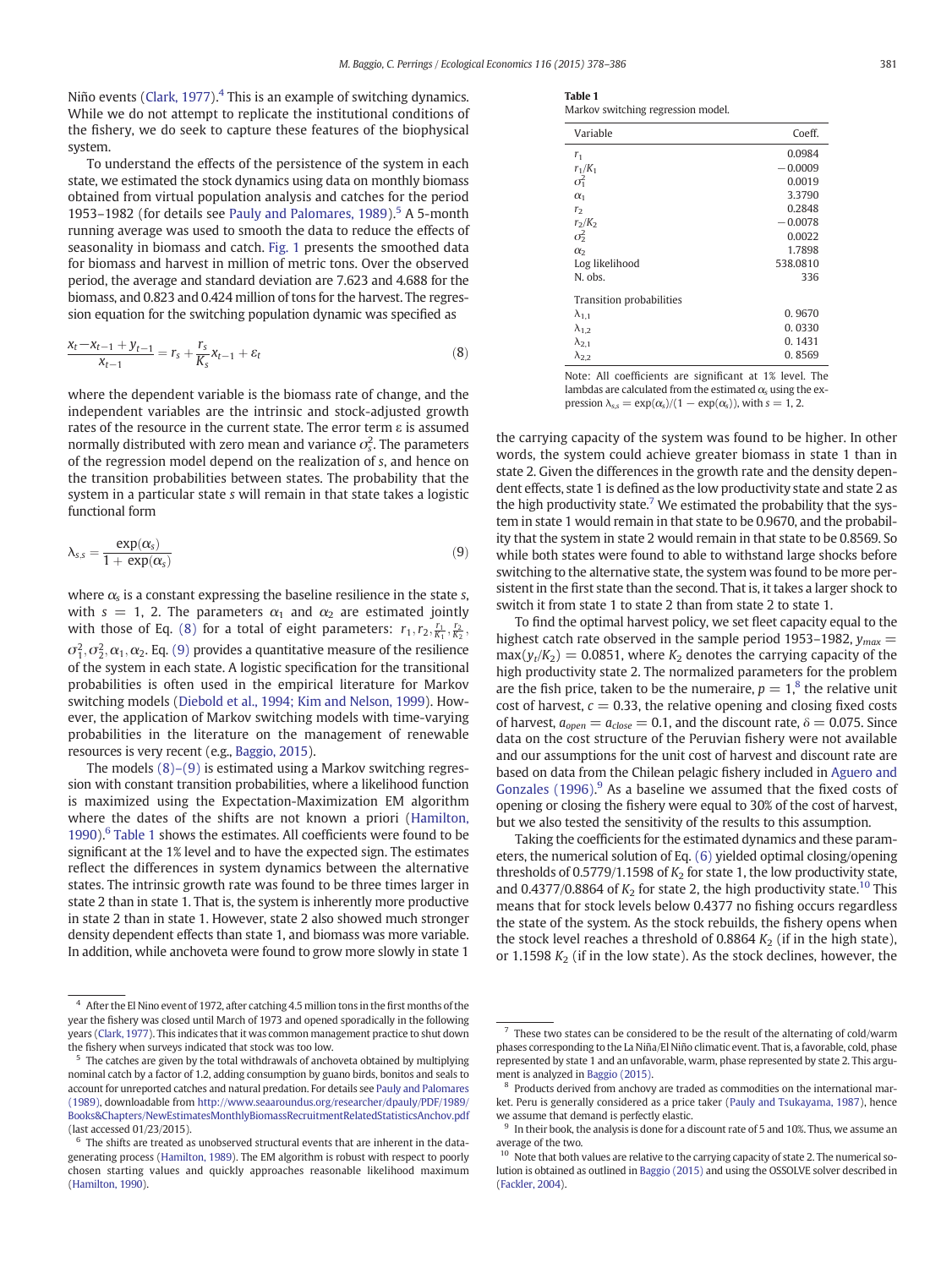<span id="page-4-0"></span>fishery remains open until the stock falls below  $0.5779 K<sub>2</sub>$ , if the system is in a low productivity state, or below 0.4377 if system is in a high productivity state. That is, it is optimal to delay the opening and anticipate the closing of harvesting more in the high productivity state, state 2, than in the low productivity state, state 1.

#### 4. The Effects of Adaptation on Resource Rents

The main effect of a change in the transition probabilities is to change the optimal harvest policy over states of nature. A change in state transition probabilities alters expected stock biomass. This affects the optimal harvest and hence the rents secured by the fishing industry. Comparison between the returns to the optimal strategy over states of nature under adaptive and non-adaptive strategies offers a measure of the value of adaptation to an exogenous change in the persistence of the system in any one state.

The usual approach to the estimation of the value of the resilience of ecosystems has been to treat it as a form of insurance [\(Baumgärtner,](#page-7-0) [2007; Barbier et al., 2009\)](#page-7-0). Because the probability that ecosystem services will be compromised by a change in state is lower the greater the resilience of the system, resilience is taken to insure risk-averse resource users against potential welfare losses [\(Baumgärtner and Strunz,](#page-7-0) [2009\)](#page-7-0). The probability of remaining in each state can be interpreted as the resilience, or persistence, of the state itself [\(Perrings, 1998\)](#page-8-0). When the probability of remaining in one state is very high, e.g., close to one, it implies that a change of state is rather unlikely; hence the resilience of the state is high. In the Peruvian anchoveta case, each state yields a flow of benefits with some probability. Here we compare the welfare effect of a change in the persistence of some state where closure rules respond to the change (the adaptive policy) and where they do not (the non-adaptive policy). This provides a measure of the value of the adaptive policy.

To estimate this we simulated the effects of changes in the transition probabilities on resource biomass and rents under adaptive and nonadaptive strategies. We proceeded via the steps described in Fig. 2. First, we selected a vector of points evenly spaced by 0.05 unit points in the range 0–1 for the probabilities of remaining in either state:  $\lambda_{1,1}$ and  $\lambda_{2,2}$ . This gave a total of 440 state combinations,  $n = 1, \dots, 440$ . To track the effects of a non-adaptive policy, we first estimated stock dynamics for the non-switching case. The OLS estimates for the intrinsic growth rate and density dependence effects are,  $r = 0.1411$  and r/  $K = -0.0033$ , respectively, and they are both significant at 1%; with  $\sigma^2$  = 0.0046. For these parameters, the solution of Eq. [\(5\),](#page-2-0) yields a closing threshold of 0.4568 and an opening threshold of 0.9195. Notice again that the Bellman equation in this case is similar to Eq. [\(6\)](#page-2-0), but omits the last term on the right hand side.

In the adaptive case, whether the industry is open or closed depends on the value of the stock relative to the optimal thresholds specific to the state of nature. These were obtained from the solution of the HJB Eq. [\(6\).](#page-2-0) For each possible combination we obtained the optimal thresholds for when the fishery, should be open or closed. Fishing activity was stopped when the stock fell below the closing threshold, and opened when it rose above the opening threshold, and maintained its status otherwise. Because the thresholds are state-specific, knowing the state of nature and whether the fishery is open or closed gives the necessary information to calculate the stock over the whole period. At each point in time, the state of nature was chosen randomly drawing from a Bernoulli distribution with mean equal to the steady-state probability of state 2. The steady-state probabilities for the states were then calculated as  $\rho_1 = (1 - \lambda_{2,2})/(2 - \lambda_{1,1} - \lambda_{2,2})$  for state 1 and  $\rho_2 = (1 - \lambda_{1,1})/2$  $(2 - \lambda_{1,1} - \lambda_{2,2})$  for state 2. This gave a vector of 1200 draws of the state of nature, which defined the active state in period t.

The sequence of states affects the growth of biomass. For instance, an interval of T periods involving alternating states gives a different biomass than an interval of T periods in which the state remains constant. To allow for a sufficient variation in the sequence of states the draws



Fig. 2. Flowchart of the simulation analysis.

were replicated 1000 times,  $k = 1,...,1000$ . This gives 1000 sequences of the population dynamics. Starting from an initial value for the stock of 0.8, and given the state of nature and the opening and closing thresholds, we obtain the stock for the next period and for (monthly) time steps for twelve hundred time steps,  $t = 1, \ldots, 1200$ .

Estimates of biomass and profit were obtained for all replications in the following manner. The simulation yielded a vector of biomass  $x_{ntk}$ and instantaneous profit  $\pi_{ntk}$ . Biomass was then averaged over the

replications and the whole time period 
$$
x_n = \sum_{t}^{T} \left( \sum_{k}^{K} x_{ntk} / k \right) / T
$$
. The

proportion of time that the industry was open was given by  $\rho_n =$ 

Table 2

Estimates of the effects of the probability of being in states 1 and 2 on mean biomass, NPV of fishery rent, and the share of time the fishery is open using an adaptive strategy.

|                                                                                  | <b>Biomass</b>             | Rent                       | Open industry              |
|----------------------------------------------------------------------------------|----------------------------|----------------------------|----------------------------|
| const                                                                            | $0.8667$ <sup>***</sup> )  | $4.7293$ <sup>***</sup> )  | $0.6504$ <sup>***</sup> )  |
| $\lambda_{1.1}$                                                                  | $-0.7115$ <sup>***</sup> ) | $1.4571$ <sup>***</sup> )  | $-0.2415$ <sup>***</sup> ) |
|                                                                                  | $-0.0403$                  | $-0.3763$ <sup>***</sup> ) | $-0.1474$ <sup>***</sup> ) |
|                                                                                  | $1.2191$ <sup>***</sup> )  | $-3.0204$ <sup>***</sup> ) | $0.1992$ <sup>***</sup> )  |
| $\begin{array}{c} \lambda_{2,2}\\ \lambda_{1,1}^2\\ \lambda_{2,2}^2 \end{array}$ | $-0.1984$ <sup>**</sup> )  | $1.3472$ <sup>***</sup> )  | $0.2684$ <sup>***</sup> )  |
| $\overline{R}^2$                                                                 | 0.8293                     | 0.8835                     | 0.5586                     |
| N. obs.                                                                          | 440                        | 440                        | 440                        |
| Mean elasticities                                                                |                            |                            |                            |
| $\lambda_{1.1}$                                                                  | 0.4857                     | $-0.3342$                  | 0.0254                     |
| $\lambda_{2,2}$                                                                  | $-0.2098$                  | 0.1485                     | 0.1663                     |

Note: Double asterisks (\*\*), and triple asterisks (\*\*\*) denote significance at 10%, 5%, and 1% level.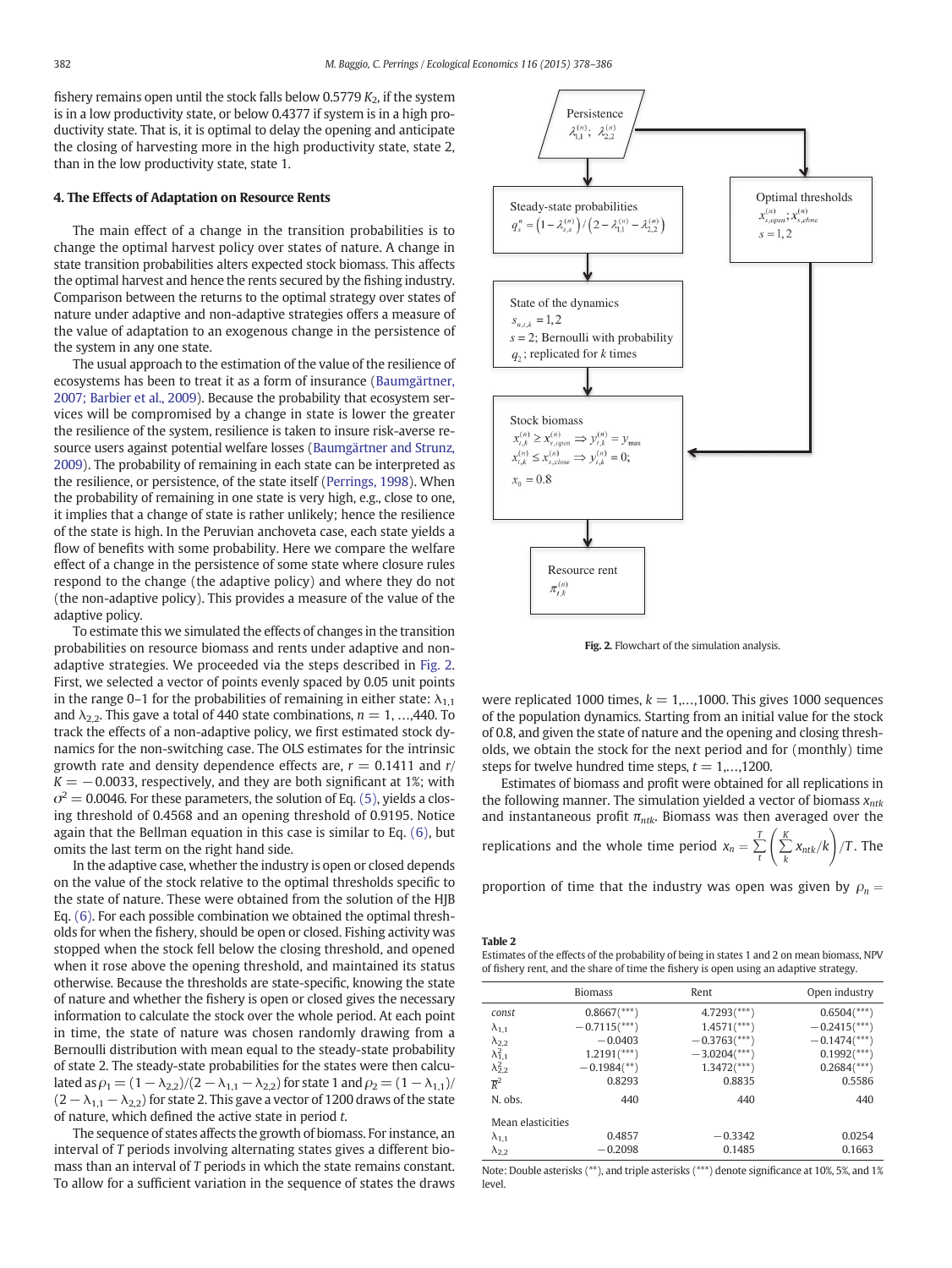$1.5$ 

 $\overline{16}$  $\mathbf{L}$  $\overline{1}$ 

 $\sum\limits_{k=-\infty}^{\infty}\rho_{nk}/k$ . The fishery rent was obtained by calculating the present value k

of the instantaneous profit  $\pi_t$  over the whole period as  $\pi_{nk} =$ 

 $\sum^T$  $\sum_{t=0} \pi_{ntk} (1/1+\delta)^t$ . After that the average rent was calculated as  $\pi_n =$ K

∑ k  $\pi_{nk}/k$ . This is the expected present value of the future rents that can be extracted from the resource for each combination of

probabilities.

To determine the strength of the adaptive response to changes in state transition probabilities we then estimated models of the effect of resilience, i.e., the probability of remaining in the current state, on the performance of the fishery, measured by its profitability and the proportion of time it is open, as well as on the status of the fish population, measured by stock biomass. The structure of the estimated model was:

$$
Z_n = \gamma_0 + \gamma_1 \lambda_{n,(1,1)} + \gamma_2 \lambda_{n,(2,2)} + \gamma_3 \lambda_{n,(1,1)}^2 + \gamma_4 \lambda_{n,(2,2)}^2 + \eta_n \tag{10}
$$

where  $Z = (x, \pi, \rho)$  and  $\eta_n$  is a white noise error term. This specification was estimated using the simulated data for mean biomass, the NPV of fishing rent, the proportion of time the fishery was open, and the probabilities of being in state 1 or 2. Estimates for the adaptive case are presented in [Table 2.](#page-4-0) We found mean biomass to be an increasing and convex function of the persistence of state 1, and a decreasing and concave function of the persistence of state 2. This suggests that the average stock biomass increases with the persistence of state 1 and decreases with the persistence of state 2 at an increasing rate. We further found that the net present value of fishery rents was decreasing and concave in the persistence of state 1, while it was increasing and convex in the persistence of state 2. Welfare was therefore decreasing in the persistence of state 1 at an increasing rate, and increasing in the persistence of state 2 at an increasing rate. The proportion of time the fishery was open is increasing and convex in the persistence of both states. That is, it is increasing in the persistence of each state at an increasing rate.

As a measure of the sensitivity of the system indicators to changes in state transition probabilities, we estimated the elasticity of fish biomass with respect to the probability of each state, resource rents and the proportion of time the fishery was open. We found that increasing the persistence of state 1 by 1% increased mean biomass by 0.49% while it decreased rent by 0.33%. The proportion of time the fishery is open was also increasing in state 1 by 0.025%, although the mode of the empirical distribution of the elasticity in negative.<sup>11</sup> The effects of changes in the resilience of state 2 were the opposite. A 1% increase induced a decrease of 0.21% in mean biomass, and a 0.15% and a 0.17% increase in rent and the time the industry was open to fishing, respectively. Increasing the persistence of the low productivity state increased stock conservation while decreasing resource rent and had a negligible effect on the proportion of time the fishery was open. Increasing the persistence of the high productivity state had the opposite effect. The magnitude of the effects on mean biomass was larger than the effects on rent or the period during which the fishery is closed. Indeed the welfare effects of an increase in resilience were found to be very small. The impact on the period during which the fishery was open was similarly small.

Closing costs determine the length of time the resource is open, and so its profitability, under both strategies. Fig. 3 presents the optimal thresholds as functions of the closing costs for both adaptive and nonadaptive strategies. There are two sets of lines, upper opening and lower closing optimal thresholds, under the non-adaptive management (dash-dot green lines), and two sets for state 1 under adaptive management (solid blues lines), and two for state 2 (red dashed lines), adaptive



state 2 — dashed red lines) and non-adaptive fishery management policies (dashed-dot green lines) as function of closing costs. The stock level, X, is relative to the carrying capacity of state 2. Notice that the upper lines represent the opening thresholds while the lower lines represent the closing thresholds.

management. When closing costs increase, the fishery operator may delay closing the fishery if profitability is not large enough to sustain these costs. This means that increasing the fixed costs of closing the fishery pushes down the closing threshold, delaying the moment at which fishing stops. In this situation, it is optimal for the fishery operator not to stop fishing until the situation has worsened to the point that it is worth incurring the closing costs. Increasing fixed costs also has indirect effects. Increasing closing costs will, for example, push up the opening threshold because higher closing costs reduce the value of the open fishery. When the system is in state 1, and the fishery operator ignores the existence of switching stock dynamics (the non-adaptive case), it is optimal to delay both the closing and the opening a little bit more than in the adaptive case. However, opening occurs at lower stock levels. When the system is in state 2, the fishery would be open for less time in the non-adaptive case than in the adaptive.

To find the effects of changing closing costs, we simulated the effect on biomass, rents, and the share of time the fishery is open under the non-adaptive case and then compared the results to those simulated for the adaptive case. [Fig. 4](#page-6-0) shows the comparisons, each panel describing the ratios of the performance of the fishery for the two cases. For instance, panel (a) shows the ratio of the share of time the industry is open under the adaptive and the non-adaptive case, resource rents,  $\rho_{\overline{n}}$ <br><sup>adaptive</sup>/ $\rho_n^{\text{non - adaptive}}$ . It indicates that for closing costs below about 0.1 the non-adaptive policy yields longer fishing time than the more flexible harvest policy. When closing costs are higher the effect is reversed in favor of the adaptive policy. For closing costs below 0.25, the adaptive policy yields gains in mean stock biomass, panel (b). Furthermore, it shows that in the range 0.1–0.25 even if fishing occurs for longer time, a more flexible management strategy will yield higher stock biomass.

The relative performance on NPV of rents also depends on the size of the closing costs. Specifically, the non-adaptive policy yields higher rents than the adaptive policy for low closing costs, i.e., below 0.1, panel (c). The impact of closing costs on the time the fishery is open is monotonically decreasing in state 2 but is non-monotonic in state 1 [\(Fig. 5,](#page-7-0) upper panel). Interestingly, in state 1, the share of time that the fishery is open rapidly increases as closing costs rise, reaching a maximum between 0.15 and 0.2, and then starts declining. Rents are, similarly, first increasing and then decreasing. The turning point occurs at closing costs of around 0.15 [\(Fig. 5](#page-7-0), lower panel). Overall, these results suggest that when closing costs are low it is welfare improving to ignore changes in transition probabilities, but as closing costs rise adopting a

State 1  $- -$  State 2

 $\rightarrow$   $\rightarrow$  Non-Adaptive

 $11$  Empirical distributions for the elasticities may be obtained from the authors on request.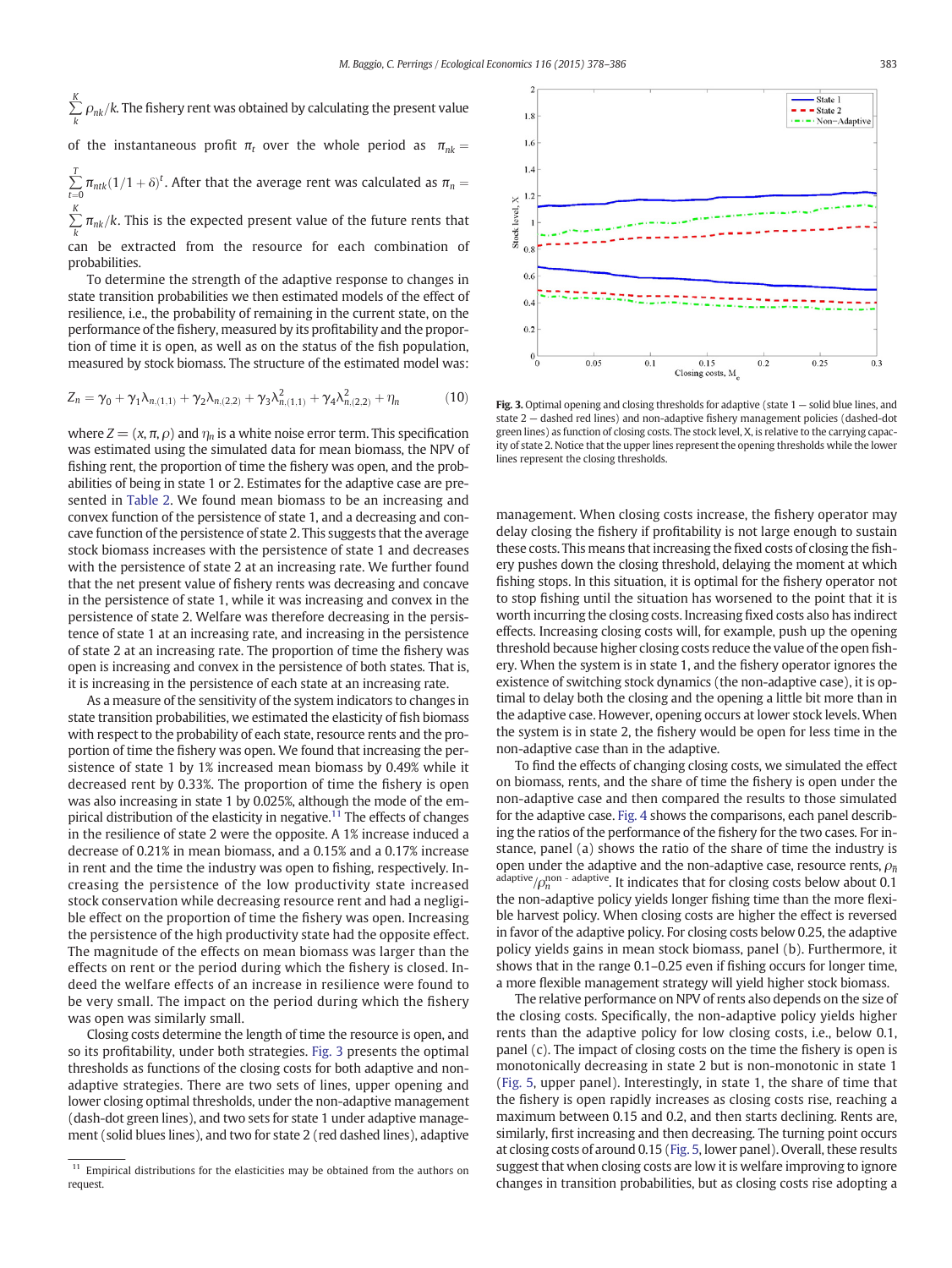<span id="page-6-0"></span>state-dependent fishing policy is the better option. The higher the cost of fishery closures, the greater the incentive to improve the precision of stock forecasts. Indeed, the ability to predict future stock biomass can lead to economic benefits when this is incorporated in management strategies. [Fig. 6](#page-7-0) compares the NPV of rents for adaptive and nonadaptive policy as functions of the closing costs. It appears evident that contrary to those with the adaptive policy, the rents obtained with non-adaptive management are monotonically decreasing in closing cost.

#### 5. Implications for Policy and Conclusions

In this paper we consider the optimal exploitation of a natural resource that can exist in multiple states. Specifically, we consider the effects of changes in the resilience of the system in different states of nature for management under adaptive and non-adaptive extraction strategies. The approach was illustrated using a numerical example based on a classic multi-state resource: the Peruvian anchoveta fishery. The anchoveta fishery is not, of course, unique. Indeed the same drivers of the state of the anchoveta fishery drive state shifts in many other natural resource systems. We model an extraction policy for such a natural resource in order to explore the payoff to adaptation when there is variation in the persistence of particular states, and when the policy itself does not affect the persistence of the state. That is, we consider the case where the level of harvest affects the size of the stock in some state of the system, but it does not affect the likelihood that the state of the system will change.

We find that whether or not adaptation is an efficient strategy depends critically on the cost of resource openings/closure. If the cost of openings/closure is low a non-adaptive policy dominates an adaptive policy. If the cost of openings/closure is high the reverse is true. In our example, an increase in the persistence of the low productive state paradoxically increases stock biomass because it leads to higher conservation. However, since the industry remains open for less time under any policy, the overall effect on welfare is negative. The opposite occurs when the more productive state becomes more persistent.

We find that changes in the persistence of the system in some state affect rents. Specifically, a decrease in the persistence of a less productive state produces welfare gains because it increases the likelihood of transition to the more productive state. The opposite occurs for an increase in the persistence of a less productive state or a decrease in the persistence of a more productive state. The value of extraction in any state is driven by the length of time that the resource is open. This, in turn, is driven by the fixed costs of opening or closing the resource. A flexible extraction policy such as the state-dependent management described in this paper will involve more frequent closures (and openings) because it reacts to changes in the state of the stock dynamics. It follows that the value of adaptation as a fishery management policy depends both on the net benefits of extraction and on the fixed costs of closure. Where changes in transition probabilities have significant costs in terms of forgone rent, a policy that alters the fixed costs of closures can offer significant benefits.

The value of an adaptive versus a non-adaptive strategy is measured by the impact on rents of the information guiding each strategy. We find



**Fig. 4.** Ratios for adaptive and non-adaptive policies for (a) the share of time the fishery is open,  $\rho_n^{\text{adaptive}}/\rho_n^{\text{non- adaptive}}$ , (b) resource biomass,  $x_n^{\text{adaptive}}/x_n^{\text{non-adaptive}}$ , and (c) resource rents,  $\pi$ <sup>2</sup>  $\frac{1}{n}$ adaptive/ $\pi^{\text{non - adaptive}}$ , all as functions of the fixed cost of fishery closures.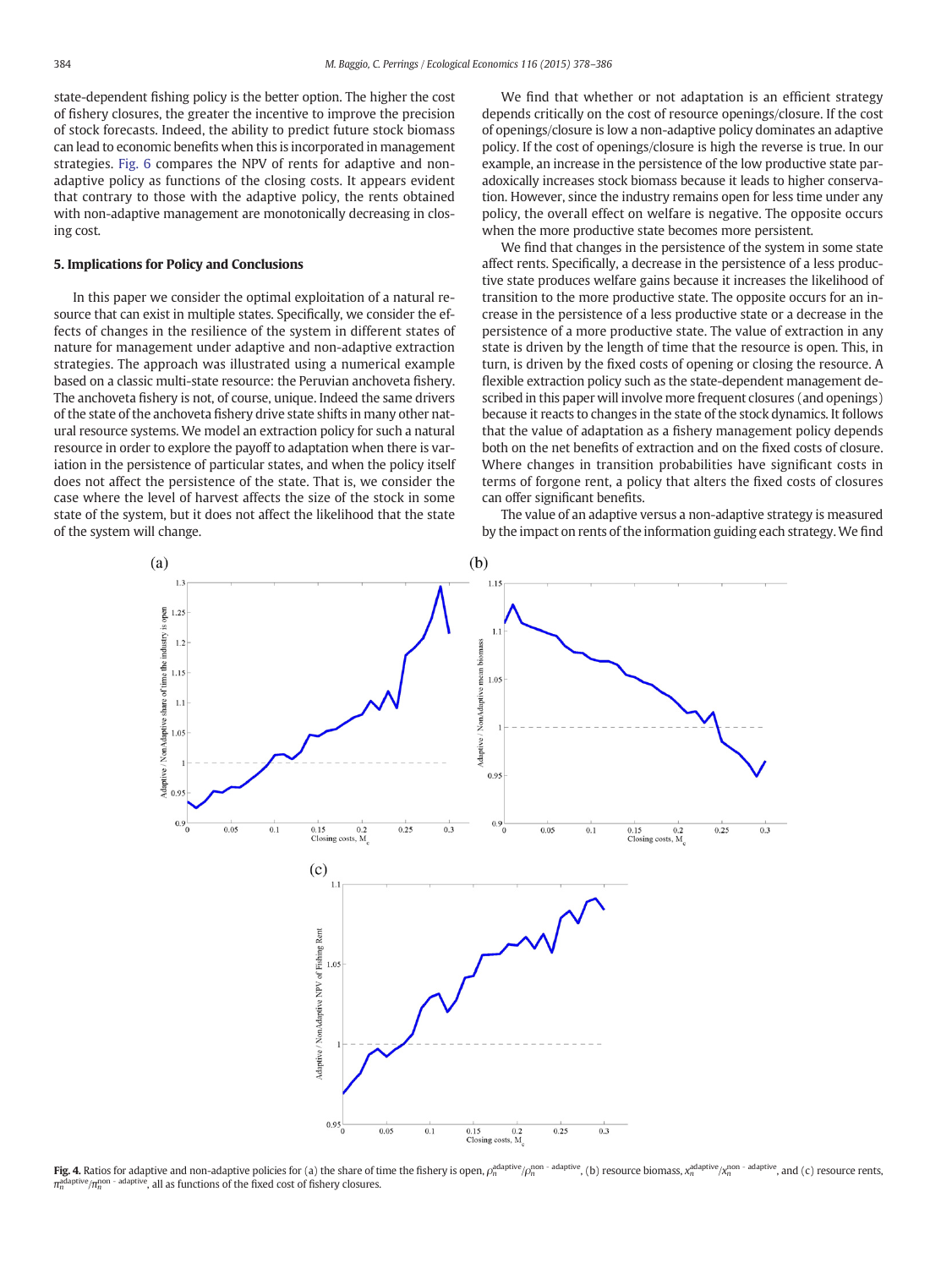<span id="page-7-0"></span>

Fig. 5. The share of time the industry is open under each state (top) and the net present value of rents as a function of the fixed cost of fishery closures (bottom). Rents are in millions of dollars and are calculated at an average price of \$52.44 per ton (real 2000 \$) calculated by dividing the value of landings by landings downloaded from [http://www.](http://www.seaaroundus.org) [seaaroundus.org](http://www.seaaroundus.org) for the Humboldt Current Large Marine Ecosystem.

that the relative value of adaptation to changes in the resilience of a natural resource depends both on the fixed costs of the opening or closing of the resource, and on its resilience or persistence in different states. Where fixed costs are low the information guiding adaptation has negative value independent of the resilience of the natural resource system. As fixed costs rise, however, the marginal value of the additional information used in adaptive strategies increases monotonically, although it is sensitive to the persistence of different states. The less persistent the alternative states of the system, and the higher the fixed costs of opening and closing extraction, the more valuable is the information guiding an adaptive response. It follows that policies to provide information sufficient to allow adaptive responses have the potential to lead to welfare gains, and that this potential is greater the greater the fixed costs of closure.

As a final qualification we note that we do not model the determinants of extraction capacity. As a general proposition, we would expect that a change in the productivity of any natural resource system would induce a corresponding change in extraction capacity. For a given level of extraction capacity, however, adaptation to changes in the persistence of different states shows up as a change in the proportion of time that the resource is open. For a system that can exist in both more and less productive states, it follows that an increase in the persistence of the less productive state imposes costs, whereas an increase in



Fig. 6. The net present value of rents as a function of the fixed cost of fishery closures for both the adaptive (solid blue line) and non-adaptive (red dashed line) management. Rents are in millions of dollars and are calculated at an average price of \$52.44 per ton (real 2000 \$) calculated by dividing the value of landings by landings downloaded from <http://www.seaaroundus.org> for the Humboldt Current Large Marine Ecosystem.

the persistence of the more productive state confers benefits. Whether or not this should induce resource managers to track the state of the system closely, however, depends on the cost of closure.

#### References

- Adger, W.N., Brown, K., Nelson, D.R., Berkes, F., Eakin, H., Folke, C., Galvin, K., Gunderson, L., Goulden, M., O'Brien, K., Ruitenbeek, J., Tompkins, E.L., 2011. [Re](http://refhub.elsevier.com/S0921-8009(15)00233-5/rf0005)[silience implications of policy responses to climate change. Wiley Interdiscip.](http://refhub.elsevier.com/S0921-8009(15)00233-5/rf0005) [Rev. Clim. Chang. 2, 757](http://refhub.elsevier.com/S0921-8009(15)00233-5/rf0005)–766.
- Aguero, M., Gonzales, E., 1996. [Managing Transboundary Stocks of Small Pelagic Fish :](http://refhub.elsevier.com/S0921-8009(15)00233-5/rf0010) [Problems and Options. World Bank.](http://refhub.elsevier.com/S0921-8009(15)00233-5/rf0010)
- Baggio, M., 2015. Optimal fishery management with regime shifts: an assessment of harvesting strategies. Environ. Resour. Econ. http://dx.doi.org[/10.1007/s10640-015-](http://dx.doi.org/10.1007/s10640-015-9906-0) [9906-0.](http://dx.doi.org/10.1007/s10640-015-9906-0)
- Barbier, E.B., Baumgärtner, S., Chopra, K., Costello, C., Duraiappah, A., Hassan, R., Kinzig, A., Lehman, M., Pascual, U., Polasky, S., Perrings, C., 2009. [The valuation of ecosystem](http://refhub.elsevier.com/S0921-8009(15)00233-5/rf0020) [services. In: Naeem, S., Bunker, D., Hector, A., Loreau, M., Perrings, C. \(Eds.\),](http://refhub.elsevier.com/S0921-8009(15)00233-5/rf0020) [Biodiversity, Ecosystem Functioning, and Human Wellbeing: An Ecological and](http://refhub.elsevier.com/S0921-8009(15)00233-5/rf0020) [Economic Perspective. Oxford University Press, Oxford, pp. 248](http://refhub.elsevier.com/S0921-8009(15)00233-5/rf0020)–262.
- Baumgärtner, S., 2007. [The insurance value of biodiversity in the provision of ecosystem](http://refhub.elsevier.com/S0921-8009(15)00233-5/rf0025) [services. Nat. Resour. Model. 20, 87](http://refhub.elsevier.com/S0921-8009(15)00233-5/rf0025)–127.
- Baumgärtner, S., Strunz, S., 2009. The Economic Insurance Value of Ecosystem Resilience. SSRN eLibrary (<http://ssrn.com/abstract=1429269>).
- Berkes, F., 2007. [Understanding uncertainty and reducing vulnerability: lessons from](http://refhub.elsevier.com/S0921-8009(15)00233-5/rf0035) [resilience thinking. Nat. Hazards 41, 283](http://refhub.elsevier.com/S0921-8009(15)00233-5/rf0035).
- Berkes, F., Colding, J., Folke, C., 2003. Navigating Social–[Ecological Systems: Building](http://refhub.elsevier.com/S0921-8009(15)00233-5/rf0040) [Resilience for Complexity and Change. Cambridge University Press, Cambridge](http://refhub.elsevier.com/S0921-8009(15)00233-5/rf0040).
- Brekke, K., Øksendal, B., 1994. [Optimal switching in an economic activity under uncertain](http://refhub.elsevier.com/S0921-8009(15)00233-5/rf0045)[ty. SIAM J. Control. Optim. 32, 1021](http://refhub.elsevier.com/S0921-8009(15)00233-5/rf0045)–1036.
- Cahuin, S.M., Cubillos, L.A., Ñiquen, M., Escribano, R., 2009. [Climatic regimes and the re](http://refhub.elsevier.com/S0921-8009(15)00233-5/rf0050)cruitment rate of anchoveta, Engraulis ringens[, off Peru. Estuar. Coast. Shelf Sci. 84,](http://refhub.elsevier.com/S0921-8009(15)00233-5/rf0050) [591](http://refhub.elsevier.com/S0921-8009(15)00233-5/rf0050)–597.
- Carpenter, S.R., Cottingham, K.L., 1997. [Resilience and restoration of lakes. Conserv. Ecol.](http://refhub.elsevier.com/S0921-8009(15)00233-5/rf0055) [1, 2.](http://refhub.elsevier.com/S0921-8009(15)00233-5/rf0055)
- Carpenter, S., Ludwig, D., Brock, W., 1999. [Management of eutrophication for lakes subject](http://refhub.elsevier.com/S0921-8009(15)00233-5/rf0060) [to potentially irreversible change. Ecol. Appl. 9, 751](http://refhub.elsevier.com/S0921-8009(15)00233-5/rf0060)–771.
- Chavez, F.P., Ryan, J., Lluch-Cota, S.E., Ñiquen, C.M., 2003. [From Anchovies to Sardines and](http://refhub.elsevier.com/S0921-8009(15)00233-5/rf0065) [back: multidecadal change in the Paci](http://refhub.elsevier.com/S0921-8009(15)00233-5/rf0065)fic Ocean. Science 299, 217–221.
- Clark, W.G., 1977. [The Lessons of the Peruvian Anchoveta Fishery. CalCOFI Reports 19,](http://refhub.elsevier.com/S0921-8009(15)00233-5/rf0070) [p. 75-63](http://refhub.elsevier.com/S0921-8009(15)00233-5/rf0070).
- Clark, C.W., 2010. [Mathematical Bioeconomics: The Mathematics of Conservation. John](http://refhub.elsevier.com/S0921-8009(15)00233-5/rf0075) [Wiley & Sons, Hoboken N.J.](http://refhub.elsevier.com/S0921-8009(15)00233-5/rf0075)
- Clark, C.W., Munro, G.R., 1975. The economics of fi[shing and modern capital theory:](http://refhub.elsevier.com/S0921-8009(15)00233-5/rf0080) a simplifi[ed approach. J. Environ. Econ. Manag. 2, 92](http://refhub.elsevier.com/S0921-8009(15)00233-5/rf0080)–106. Crépin, A.-S., Biggs, R., Polasky, S., Troell, M., de Zeeuw, A., 2012. [Regime shifts and](http://refhub.elsevier.com/S0921-8009(15)00233-5/rf0085)
- [management. Ecol. Econ. 84, 15](http://refhub.elsevier.com/S0921-8009(15)00233-5/rf0085)–22.
- Diebold, F.X., Lee, J.-H., Weinbach, G.C., 1994. [Regime Switching With Time-varying](http://refhub.elsevier.com/S0921-8009(15)00233-5/rf0090) [Transition Probabilities. Oxford University Press, pp. 283](http://refhub.elsevier.com/S0921-8009(15)00233-5/rf0090)–302.